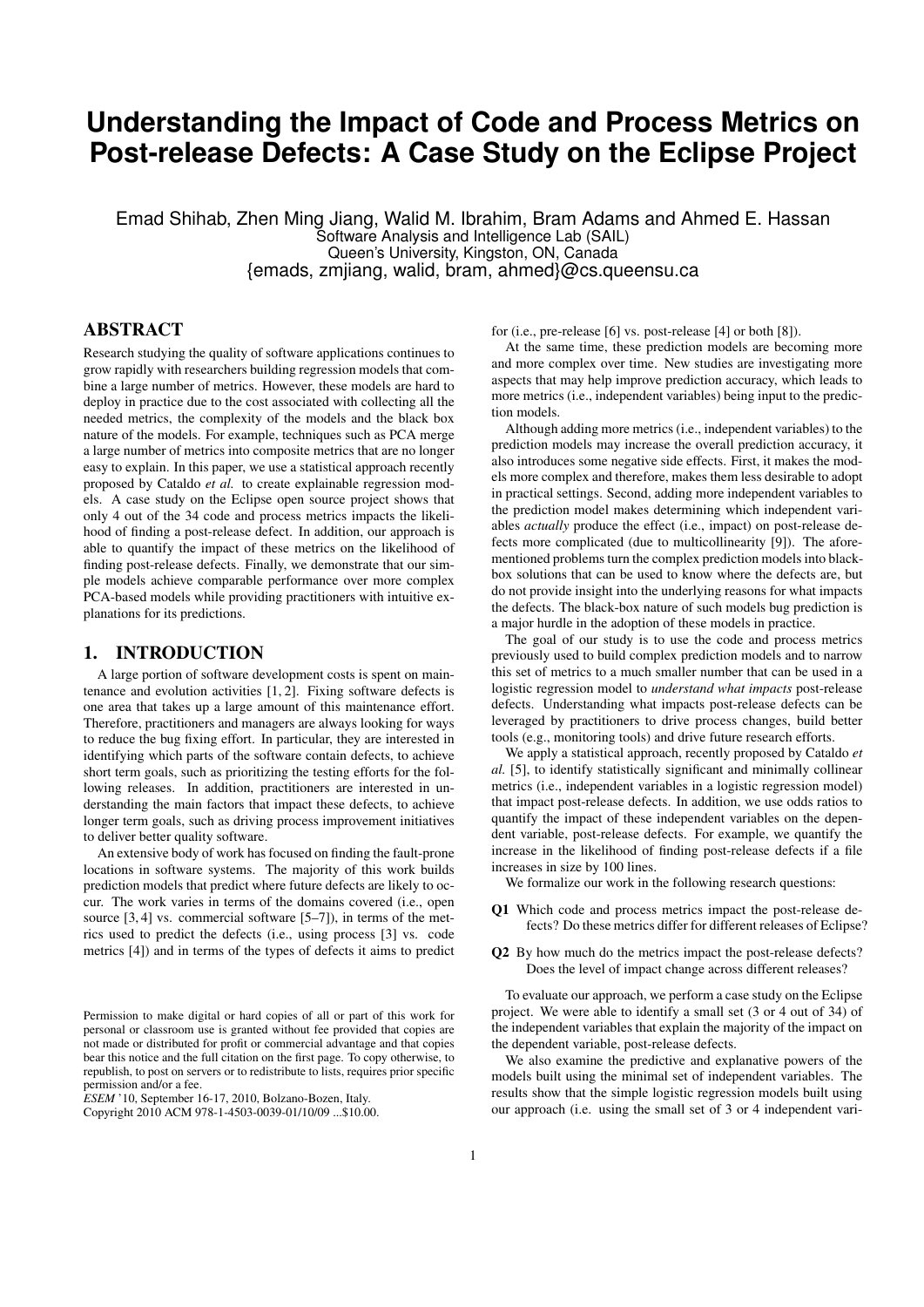ables) achieve prediction and explanative results that are comparable to the more complex models that use the full set (i.e., 34) of independent variables.

The rest of the paper is organized as follows. Section 2 presents the related work. Section 3 describes our approach and the data used in our study. We present the case study results and the research questions posed in Section 4 and follow with a discussion and comparison of the models built using our approach in Section 5. Section 6 presents the threats to validity and Section 7 concludes the paper.

# 2. RELATED WORK

The majority of the related work comes from the area of defect prediction. Most of these efforts build multivariate logistic regression models (e.g., [3–5,10]) to predict faulty locations (e.g., files or directories). We divide the related work into two categories, based on the type of metrics used: code metrics and process metrics.

## 2.1 Using Code Metrics

Ohlsson and Alberg [11] use metrics that were automatically derived from design documents to predict fault-prone modules. Their set of metrics also included McCabe's cyclomatic complexity metric [12]. They performed their case study on a Ericsson Telecom software system and showed that based on design and fault data, one can build accurate prediction models, even before any coding starts. Basili *et al.* [13] used the Chidamber and Kemerer (CK) metrics suite [14] to predict class fault-proneness in 8 medium-sized information management systems. Subramanyam and Krishnan [15] performed a similar study (using the CK metrics) on a commercial system and Gyimothy *et al.* [16] performed a similar analysis on Mozilla. Their studies confirmed the findings by Basili's study. El Emam *et al.* [17] used the CK metrics, in addition to Briand's coupling metrics [18] to predict faulty classes. They reported high prediction accuracy of faulty classes using their employed metrics. Nagappan and Ball [6] used a static analysis tool to predict the pre-release defect density of the Windows Server 2003. In another study, Nagappan *et al.* [19] predicted post-release defects, at the module level, using source code metrics. They used 5 different Microsoft projects to perform their case study and found that it is possible to build prediction models for an individual project, but no single model can perform well on all projects. Zimmermann *et al.* [4] extracted an extensive set of source code metrics and used them to predict post-release defects.

The majority of the work that use code metrics to predict defects leverage multiple metrics. Some of this work recognize the possibility of multicollinearity problems, and therefore, employe PCA (e.g. [6,19]). Although PCA may reduce the complexity of the prediction model, it does not necessarily reduce the number of metrics that need to be collected. In addition, once PCA is applied, it is difficult to directly map the independent variables to the dependent variable, since the PCs are linear combinations of many independent variables.

## 2.2 Using Process Metrics

Other work use process metrics, such as the number of prior defects or prior changes to predict defects. Graves *et al.* [20] showed that the number of prior changes to a file is a good predictor of defects. They also argued that change data is a better predictor of defects than code metrics in general. Studies by Arisholm and Briand [21] and Khoshgoftaar *et al.* [22] also reported that prior changes are a good predictor of defects in a file. Hassan [3] used

the complexity of a code change to predict defects. He showed that prior faults is a better predictor of defects than prior changes. He then showed that using the entropy of changes is a good predictor of defects. Moser *et al.* [23] showed that process metrics perform better than code metrics, to predict post-release defects in Eclipse. They also reported that for the Eclipse project, pre-release defects seem to perform extremely well in predicting post-release defects. Yu *et al.* [24] also showed that prior defects are a good indicator of future defects.

The previous work using process metrics highlighted two metrics that seemed to perform well: prior changes and prior bug fixing changes. In our work, we annotated Zimmermann's Eclipse data set with the well-known historical predictors of defects, prior changes and prior bug fixing changes.

Our work differs from previous work, in that we focus on studying the impact of code and process metric on post-release defects, rather than predict where the post-release defects are. We use statistical techniques to identify a small, statistically significant and minimally collinear, set of the *original* metrics that impact postrelease defects. We also quantify the impact of these metrics on post-release defects.

## 3. APPROACH

In this section, we detail the steps of our approach, shown in Figure 1. Our approach is inspired by the previous work by Cataldo *et al.* [5]. In a nutshell, our approach takes as input an extensive list of all code and process metrics (34 metrics). Then, we build a logistic regression model and analyze the statistical significance and collinearity characteristics of the independent variables (i.e., metrics) used to build the model. We eliminate the statistically insignificant and highly collinear independent variables, which leaves us with a much smaller (3 or 4 metrics) set of statistically significant and minimally collinear independent variables. The small set of metrics is then used to build a final logistic regression model, which we use to understand the impact of these metrics on postrelease defects.

Each step of our approach is discussed in detail in the following subsections.

## 3.1 Collection and Description of Input Metrics

We use a number of metrics to study their impact on post-release defects. We acquired the latest version (i.e., 2.0a) of the publicly available Eclipse data set provided by Zimmermann *et al.* [4]. Zimmermann's data set contain a number of code metrics, as well as pre and post-release defects. We annotate the data set with the wellknown process metrics: the total number of prior changes (TPC) and prior bug fixing changes (BFC).

The process metrics were extracted from the CVS [25] repository of Eclipse. We used the J-REX [26] tool, a code extractor for Java-based software systems, to extract the annotated process metrics. The J-REX tool obtains a snapshot of the Eclipse CVS repository and groups changes into transactions using a sliding window approach [27]. The CVS commit comments of the changes are examined and key words such as "bug", "fix", etc. are used to identify the bug fixing changes. A similar approach was used by Moser *et al.* [23] to classify bug fixing changes.

A total of 34 different metrics (shown in Table 2) were extracted for three different releases of Eclipse – versions 2.0, 2.1 and 3.0. All of the extracted metrics were mapped to the software locations at the file level. We list the metrics used and provide a brief description in the following subsections.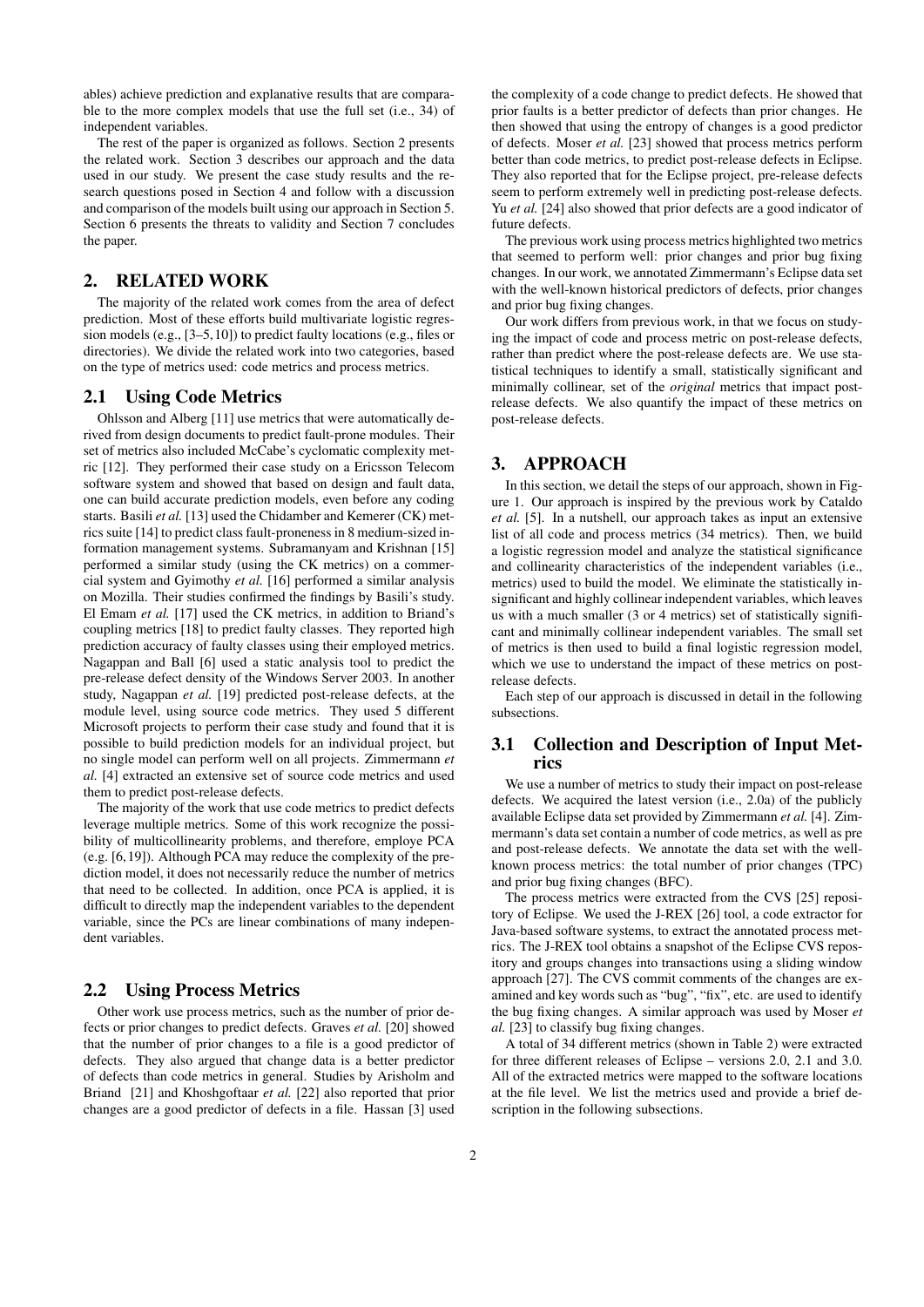

Figure 1: Approach overview

#### *3.1.1 Process Metrics*

Numerous previous studies by [3, 20, 23] show that process metrics perform well to predict software defects. In this subsection, we highlight the process metrics used in our study.

1. Total Prior Changes (TPC): Measures the total number of changes to a file in the 6 months before the release. Previous work by Moser *et al.* [23] and Graves *et al.* [20] showed that the total number of changes is a good indicator of future defects.

2. Prior Bug Fixing Changes (BFC): The number of bug fixing changes done to a file in the 6 months before the release. This metric is extracted from the CVS repository exclusively. Previous work by Yu *et al.* [24] and Hassan [3] showed that the number of previous bug fixing changes is a good indicator of future defects.

3. Pre-release defects (PRE): The number of pre-release defects in a file in the 6 months before the release. Zimmerman *et al.* used a pattern matching approach that searches for defect identification numbers in source control change comments and used the defect identifiers to classify the changes as bug fixing changes [4].

4. Post-release defects (POST): The number of post-release defects in a file in the 6 months after the release [4]. This metric is used as the dependent variable in our logistic regression models.

#### *3.1.2 Code Metrics*

An extensive set of code metrics was obtained from the Promise data set provided by Zimmermann *et al.* [4]. The majority of the metrics are complexity metrics that have been successfully used in the past [4, 23] to predict post-release defects. We list, and briefly explain the different code metrics used in our study:

1. Total Lines of Code (TLOC): Measures the total number lines of code of a file.

2. Fan out (FOUT): Measures the number of method calls of a file. Three measures are provided for FOUT, avg, max and total.

3. Method Lines of Code (MLOC): Measures number of method lines of code. Three measures are provided for MLOC, avg, max and total.

4. Nested Block Depth (NBD): Measures the nested block depth of the methods in a file. Three measures are provided for NBD, avg, max and total.

5. Number of Parameters (PAR): Measures the number of parameters of the methods in a file. Three measures are provided for PAR, avg, max and total.

6. McCabe Cyclomatic Complexity (VG): Measures the McCabe cyclomatic complexity of the methods in a file. Three measures are provided for VG, avg, max and total.

7. Number of Fields (NOF): Measures the number of fields of the classes in a file. Three measures are provided for NOF, avg, max and total.

8. Number of Methods (NOM): Measures the number of methods of the classes in a file. Three measures are provided for NOM, avg, max and total.

9. Number of Static Fields (NSF): Measures the number of static fields of the classes in a file. Three measures are provided for NSF, avg, max and total.

10. Number of Static Methods (NSM): Measures the number of static methods of the classes in a file. Three measures are provided for NSM, avg, max and total.

11. Anonymous Type Declarations (ACD): Measures the number of anonymous type declarations in a file.

12. Number of Interfaces (NOI): Measures the number of interfaces in a file.

13. Number of Classes (NOT): Measures the number of classes in a file.

## 3.2 Model Building

We are interested in finding out the files that are likely to have one or more post-release defects. Logistic regression models are generally used for this purpose. A logistic regression model correlates independent variables with a discrete dependent variable. In our case, the independent variables are the collection of code and process metrics and the dependent variable is a two-value variable that represents whether or not a file has one or more post-release defects. The model outputs the likelihood of a file to have one or more post-release defects.

We use the *glm* command in the R statical package [28] to build the logistic regression model. R provides us with a few tools that we can use to analyze the statistical characteristics of the model we build. We leverage these tools to study the statistical significance and collinearity attributes of the independent variables used to build the model.

Initially, we build a multivariate logistic regression model using all 34 metrics as the independent variables. Then, we perform an iterative process where we remove the statistically insignificant independent variables. Next, we perform a similar iterative process to remove highly collinear independent variables from the logistic regression model. This process is repeated until we reach a model that only contains statistically significant and minimally collinear independent variables.

## *3.2.1 Statistical Significance Analysis*

We perform an analysis using R to study the statistical significance of each independent variable. We use the well known pvalue to determine the statistical significance. Since some of the independent variables can have no statistically significant effect on the likelihood of post-release defects, including them in the prediction model may improve its overall prediction accuracy, but makes it difficult to claim that they produce the effect that we are observing.

We remove all of the independent variables that have a p-value greater than a specified threshold value. In this paper, we retained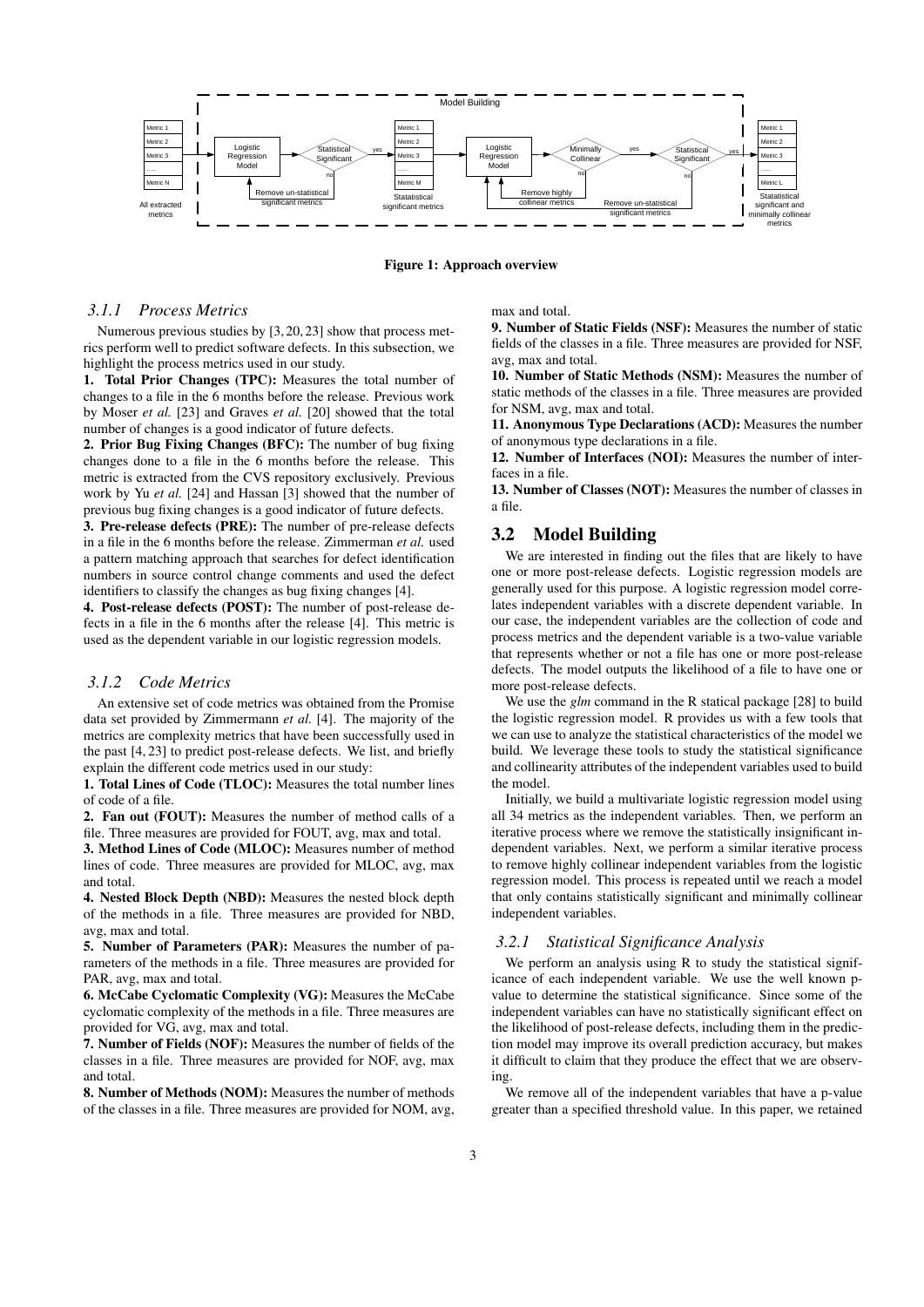|             | <b>Iteration 1</b> |             |                          | <b>Iteration 2</b> |           | <b>Iteration 7</b> |            | <b>Iteration 8</b> |            |
|-------------|--------------------|-------------|--------------------------|--------------------|-----------|--------------------|------------|--------------------|------------|
| Metric      | P-value            | <b>VIF</b>  | P-value                  | <b>VIF</b>         |           | P-value            | <b>VIF</b> | P-value            | <b>VIF</b> |
| <b>TLOC</b> | 7.72e-05 ***       | 27.754974   | 1.36e-07 ***             | 13.819629          | $\ddotsc$ | $< 2e-16$ ***      | 1.366347   | $2e-16$ ***        | 1.362840   |
| <b>PRE</b>  | $< 2e-16$ ***      | 1.319629    | $< 2e-16$ ***            | 1.289907           | $\ddotsc$ | $< 2e-16$ ***      | 1.275472   | $2e-16$ ***        | 1.244094   |
| <b>TPC</b>  | $0.073345 +$       | 2.782466    | $0.04729*$               | 2.733476           | $\ddotsc$ | $0.06941 +$        | 2.698888   | $0.0056**$         | 1.093982   |
| <b>BFC</b>  | $1.08e-05$ ***     | 2.825389    | 3.93e-06 ***             | 2.782801           | $\ddotsc$ | 2.27e-06 ***       | 2.739084   |                    |            |
| <b>ACD</b>  | $0.087893 +$       | 1.654916    | $0.00066$ ***            | 1.437178           | $\ddotsc$ | $< 2e-16$ ***      | 1.222093   | $0.0178*$          | 1.216477   |
| FOUT avg    | 0.841697           | 46.585807   |                          |                    |           |                    |            |                    |            |
| FOUT max    | 0.382543           | 26.176911   |                          |                    |           |                    |            |                    |            |
| FOUT sum    | 0.948411           | 89.959363   |                          |                    |           |                    |            |                    |            |
| MLOC avg    | 0.204205           | 105.763769  |                          |                    |           |                    |            |                    |            |
| MLOC max    | 0.330231           | 42.238222   |                          |                    |           |                    |            |                    |            |
| MLOC sum    | $0.055794 +$       | 211.302843  | 0.25559                  | 28.082202          |           |                    |            |                    |            |
| NBD avg     | $0.092112 +$       | 193.777683  | $0.09060 +$              | 156.684860         |           |                    |            |                    |            |
| NBD max     | 0.169100           | 12.477594   |                          |                    | $\ddotsc$ |                    |            |                    |            |
| NBD sum     | $0.053443 +$       | 1421.056428 | $0.03509*$               | 1206.186455        |           |                    |            |                    |            |
| NOF avg     | 0.328731           | 206.270137  | $\overline{\phantom{a}}$ |                    |           |                    |            |                    |            |
| NOF max     | 0.229602           | 137.421047  |                          |                    |           |                    |            |                    |            |
| NOF sum     | 0.109088           | 256.810067  |                          |                    |           |                    |            |                    |            |
| <b>NOI</b>  | 0.654592           | 90.361904   |                          |                    |           |                    |            |                    |            |
| NOM avg     | 0.138702           | 236.364314  |                          |                    |           |                    |            |                    |            |
| NOM max     | 0.712747           | 154.720922  |                          |                    |           |                    |            |                    |            |
| NOM sum     | 0.383255           | 210.771232  |                          |                    |           |                    |            |                    |            |
| <b>NOT</b>  | 0.622797           | 87.947327   |                          |                    |           |                    |            |                    |            |
| NSF avg     | 0.312735           | 61.944164   |                          |                    |           |                    |            |                    |            |
| NSF max     | 0.762748           | 654.599118  |                          |                    |           |                    |            |                    |            |
| NSF sum     | 0.582049           | 608.061575  |                          |                    |           |                    |            |                    |            |
| NSM avg     | 0.619926           | 50.435605   |                          |                    |           |                    |            |                    |            |
| NSM max     | 0.832793           | 625.599123  |                          |                    |           |                    |            |                    |            |
| NSM sum     | 0.970193           | 544.627797  |                          |                    |           |                    |            |                    |            |
| PAR avg     | 0.646235           | 10.135751   |                          |                    |           |                    |            |                    |            |
| PAR max     | $0.003790$ **      | 3.793562    | 0.41411                  | 1.471249           |           |                    |            |                    |            |
| PAR sum     | 0.115339           | 32.672658   |                          |                    |           |                    |            |                    |            |
| VG avg      | $0.020032$ *       | 376.900050  | $0.05768 +$              | 310.938499         |           |                    |            |                    |            |
| VG max      | 0.917081           | 23.922610   |                          |                    |           |                    |            |                    |            |
| VG sum      | $0.015354*$        | 1928.733922 | $0.02532*$               | 1513.000445        |           |                    |            |                    |            |

Table 1: Example Using Eclipse 3.0 Metrics

 $(p<0.001$  \*\*\*;  $p<0.01$  \*\*;  $p < 0.05$  \*;  $p<0.1 +$ )

all independent variables with p-value  $< 0.1$ . At the end of this step, the multivariate logistic regression model only contains independent variables that are statistically significant.

#### *3.2.2 Collinearity Analysis*

Multicollinearity can be caused by high intercorrelation between the independent variables. The problem with multicollinearity is that as the independent variables become highly correlated, it becomes more difficult to determine which independent variable is actually producing the effect on the dependent variable. In addition to making it difficult to determine the independent variable that is causing the effect, multicollinearity causes higher standard error. Therefore, it is beneficial to minimize collinearity within the independent variables of the logistic regression model.

Tolerance and Variance Inflation Factor (VIF) is often used to measure the level of multicollinearity. A tolerance value close to 1 means that there is little multicollinearity, whereas a tolerance value close to 0 indicates that multicollinearity is a threat. The VIF is the reciprocal of the tolerance. We used the vif command in the Design package for R to examine the VIF values of all independent variables used to build the multivariate logistic regression model. In this paper, we set the maximum VIF value to be 2.5, as suggested in [5].

Once we narrow down to only having statistically significant and minimally collinear independent variables, we use these variables to build the final logistic regression model.

To give an overview of the entire process, we provide an example of the multivariate logistic regression model built for Eclipse 3.0 in the next subsection.

#### 3.3 Example

The multivariate logistic regression model used for Eclipse 3.0 is depicted in Table 1. Due to space limitations, we only include the first 2 and last 2 iterations in the table.

We start by building the model using all 34 independent variables. An examination of the model statistics reveals that only 11 of the 34 metrics are statistically significant, as shown in the iteration 1 column of Table 1. We removed the statistically insignificant independent variables and re-built the model. Once again, we examine the statistically significance of the independent vari-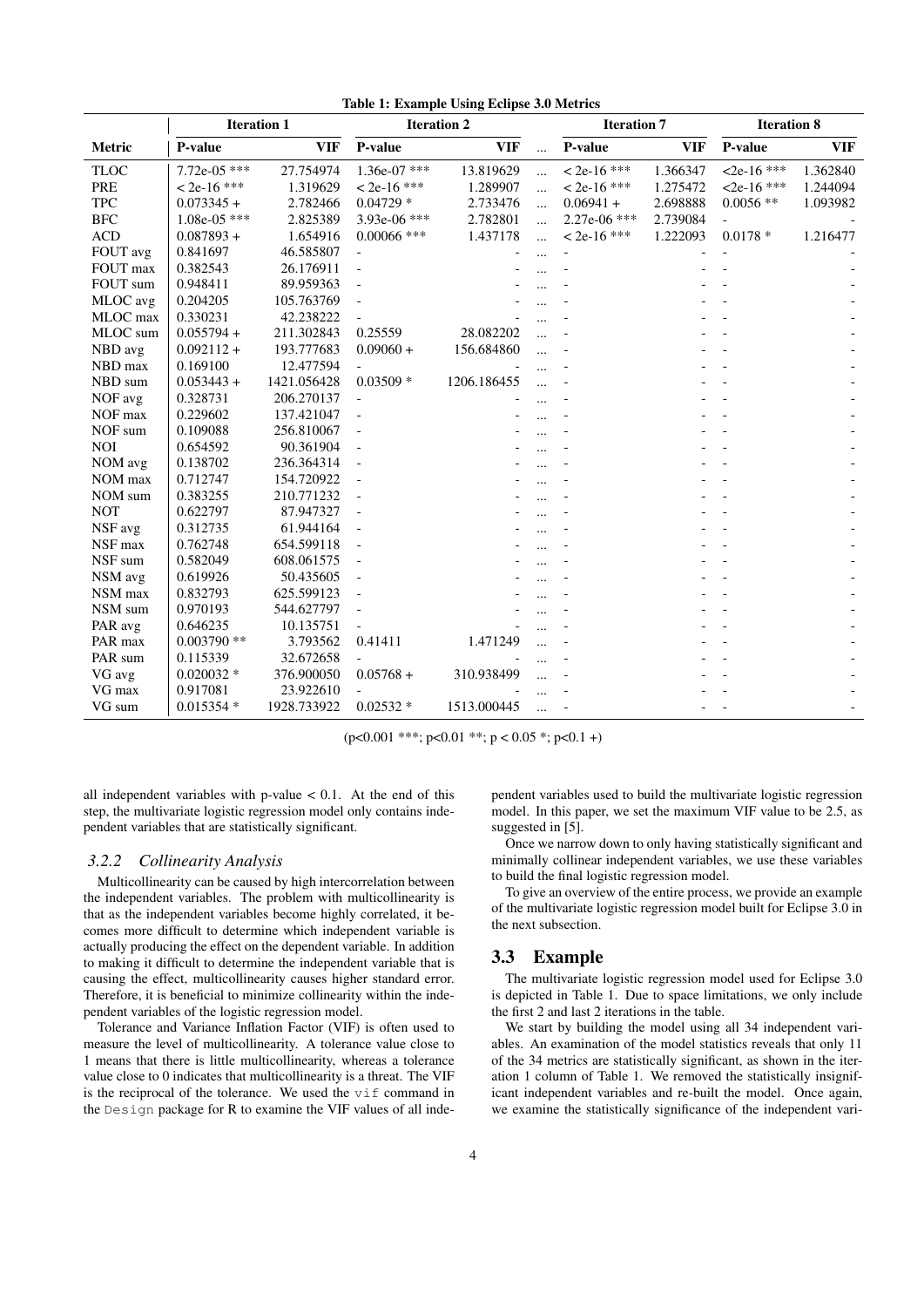| <b>Table 2: Descriptive Statistics of Examined Metrics</b> |       |                        |                  |            |             |                 |  |  |  |  |
|------------------------------------------------------------|-------|------------------------|------------------|------------|-------------|-----------------|--|--|--|--|
| Metric                                                     | Mean  | $\overline{\text{SD}}$ | Min              | <b>Max</b> | <b>Skew</b> | <b>Kurtosis</b> |  |  |  |  |
| <b>TLOC</b>                                                | 123.3 | 233.4                  | 3.0              | 4886.0     | 6.8         | 79.3            |  |  |  |  |
| <b>PRE</b>                                                 | 0.7   | 2.1                    | $\overline{0}$   | 43         | 7.3         | 81.0            |  |  |  |  |
| <b>TPC</b>                                                 | 1.4   | 3.6                    | $\overline{0}$   | 82.0       | 7.5         | 99.2            |  |  |  |  |
| <b>BFC</b>                                                 | 0.45  | 1.6                    | $\overline{0}$   | 44.0       | 9.6         | 157.5           |  |  |  |  |
| <b>ACD</b>                                                 | 0.46  | 1.7                    | $\overline{0}$   | 56.0       | 8.9         | 164.1           |  |  |  |  |
| FOUT avg                                                   | 3.0   | 3.6                    | $\overline{0}$   | 60.2       | 3.0         | 22.3            |  |  |  |  |
| FOUT max                                                   | 11.2  | 17.0                   | $\boldsymbol{0}$ | 334.0      | 5.2         | 55.1            |  |  |  |  |
| FOUT sum                                                   | 44.2  | 95.9                   | $\boldsymbol{0}$ | 2162.0     | 6.3         | 55.1            |  |  |  |  |
| MLOC avg                                                   | 5.7   | 6.6                    | $\overline{0}$   | 159.2      | 4.2         | 48.9            |  |  |  |  |
| MLOC max                                                   | 20.7  | 34.9                   | $\overline{0}$   | 995.0      | 9.0         | 168.9           |  |  |  |  |
| MLOC sum                                                   | 83.9  | 190.5                  | $\overline{0}$   | 4266.0     | 7.6         | 96.9            |  |  |  |  |
| NBD avg                                                    | 1.3   | 0.81                   | $\overline{0}$   | 7.0        | 0.26        | 1.0             |  |  |  |  |
| NBD max                                                    | 2.4   | 1.9                    | $\overline{0}$   | 17.0       | 0.72        | 0.47            |  |  |  |  |
| NBD sum                                                    | 16.9  | 29.7                   | $\overline{0}$   | 621.0      | 5.9         | 62.3            |  |  |  |  |
| NOF avg                                                    | 2.5   | 6.3                    | $\overline{0}$   | 355.0      | 24.8        | 1120.2          |  |  |  |  |
| NOF max                                                    | 2.9   | 6.7                    | $\overline{0}$   | 355.0      | 20.6        | 848.8           |  |  |  |  |
| NOF sum                                                    | 3.1   | 7.1                    | $\overline{0}$   | 355.0      | 18.0        | 681.5           |  |  |  |  |
| <b>NOI</b>                                                 | 0.16  | 0.37                   | $\overline{0}$   | 1          | 1.8         | 1.3             |  |  |  |  |
| NOM avg                                                    | 8.5   | 13.3                   | $\theta$         | 284.0      | 7.2         | 90.4            |  |  |  |  |
| NOM max                                                    | 9.5   | 14.8                   | $\overline{0}$   | 284.0      | 6.2         | 67.3            |  |  |  |  |
| NOM sum                                                    | 10.2  | 16.2                   | $\overline{0}$   | 290.0      | 6.1         | 63.4            |  |  |  |  |
| <b>NOT</b>                                                 | 0.84  | 0.38                   | $\overline{0}$   | 6.0        | $-1.4$      | 5.1             |  |  |  |  |
| NSF avg                                                    | 2.1   | 18.5                   | $\overline{0}$   | 1254.0     | 40.5        | 2287.0          |  |  |  |  |
| NSF max                                                    | 2.3   | 18.5                   | $\overline{0}$   | 1254.0     | 39.9        | 2242.9          |  |  |  |  |
| NSF sum                                                    | 2.3   | 18.5                   | $\overline{0}$   | 1254.0     | 39.9        | 2239.9          |  |  |  |  |
| NSM avg                                                    | 1.1   | 14.3                   | $\overline{0}$   | 845.0      | 47.0        | 2443.7          |  |  |  |  |
| NSM max                                                    | 1.2   | 14.4                   | $\overline{0}$   | 845.0      | 46.1        | 2380.5          |  |  |  |  |
| NSM sum                                                    | 1.2   | 14.4                   | $\overline{0}$   | 845.0      | 46.0        | 2375.4          |  |  |  |  |
| PAR avg                                                    | 0.97  | 0.76                   | $\overline{0}$   | 9.0        | 2.3         | 10.9            |  |  |  |  |
| PAR max                                                    | 2.3   | 1.8                    | $\overline{0}$   | 30.0       | 2.2         | 13.9            |  |  |  |  |
| PAR sum                                                    | 12.1  | 41.7                   | $\overline{0}$   | 2100.0     | 32.3        | 1392.9          |  |  |  |  |
| VG avg                                                     | 1.9   | 2.0                    | $\overline{0}$   | 68.5       | $7.0\,$     | 155.9           |  |  |  |  |
| VG max                                                     | 5.8   | 10.6                   | $\mathbf{0}$     | 310.0      | 11.8        | 246.6           |  |  |  |  |
| VG sum                                                     | 28.5  | 61.9                   | $\overline{0}$   | 1479.0     | 7.7         | 100.0           |  |  |  |  |

ables. This time, we observe that another 2 of the independent variables become statistically insignificant, shown in the iteration 2 column of Table 1. We continued this process of removing the statistically insignificant independent variables, rebuilding the model, re-examining the significance until all independent variables in the model were significant. This was achieved after the fourth iteration.

Then, we remove all independent variables that had a VIF value greater than 2.5. Each time a variable is removed, we made sure to check the p-values of all independent variables left in the model to assure they are still statistically significant. We did this for 4 more iterations. In the eighth iteration, we finally end up with a logistic regression model that contains 4 statistically significant and minimally collinear independent variables. The final model for the Eclipse 3.0 release only contain ACD, PRE, TPC and TLOC as independent variables.

## 4. CASE STUDY RESULTS

We performed a study on three different revisions of the Eclipse project. We want to examine our approach on Eclipse and identify the independent variables that produce the impact and quantify by how much they impact post-release defects. We also examine the evolution of these independent variables by building and comparing the logistic regression models for 3 different releases of Eclipse.

| <b>Table 3: Metric Correlations</b> |            |            |          |          |  |  |  |  |  |
|-------------------------------------|------------|------------|----------|----------|--|--|--|--|--|
| Metric                              | <b>TPC</b> | <b>BFC</b> |          |          |  |  |  |  |  |
| <b>POST</b>                         | 0.381      | 0.33       | 0.128    | 0.181    |  |  |  |  |  |
| <b>TLOC</b>                         | 0.421      | 1.00       | 0.210    | 0.228    |  |  |  |  |  |
| <b>PRE</b>                          | 1.000      | 0.42       | 0.248    | 0.328    |  |  |  |  |  |
| <b>TPC</b>                          | 0.248      | 0.21       | 1.000    | 0.695    |  |  |  |  |  |
| <b>BFC</b>                          | 0.328      | 0.23       | 0.695    | 1.000    |  |  |  |  |  |
| <b>ACD</b>                          | 0.258      | 0.44       | 0.123    | 0.163    |  |  |  |  |  |
| FOUT avg                            | 0.313      | 0.77       | 0.144    | 0.162    |  |  |  |  |  |
| FOUT max                            | 0.375      | 0.87       | 0.185    | 0.203    |  |  |  |  |  |
| FOUT sum                            | 0.400      | 0.94       | 0.191    | 0.214    |  |  |  |  |  |
| MLOC avg                            | 0.314      | 0.80       | 0.152    | 0.155    |  |  |  |  |  |
| MLOC max                            | 0.380      | 0.90       | 0.185    | 0.195    |  |  |  |  |  |
| MLOC sum                            | 0.403      | 0.96       | 0.200    | 0.214    |  |  |  |  |  |
| NBD avg                             | 0.303      | 0.74       | 0.158    | 0.171    |  |  |  |  |  |
| NBD max                             | 0.368      | 0.85       | 0.192    | 0.210    |  |  |  |  |  |
| NBD sum                             | 0.392      | 0.95       | 0.197    | 0.219    |  |  |  |  |  |
| NOF avg                             | 0.242      | 0.60       | 0.087    | 0.102    |  |  |  |  |  |
| NOF max                             | 0.256      | 0.63       | 0.098    | 0.114    |  |  |  |  |  |
| NOF sum                             | 0.260      | 0.63       | 0.102    | 0.118    |  |  |  |  |  |
| <b>NOI</b>                          | $-0.160$   | $-0.55$    | $-0.022$ | $-0.064$ |  |  |  |  |  |
| NOM avg                             | 0.296      | 0.71       | 0.171    | 0.182    |  |  |  |  |  |
| NOM max                             | 0.314      | 0.74       | 0.184    | 0.196    |  |  |  |  |  |
| NOM sum                             | 0.319      | 0.76       | 0.186    | 0.200    |  |  |  |  |  |
| <b>NOT</b>                          | 0.160      | 0.55       | 0.022    | 0.064    |  |  |  |  |  |
| NSF avg                             | 0.174      | 0.33       | 0.079    | 0.109    |  |  |  |  |  |
| NSF max                             | 0.186      | 0.35       | 0.088    | 0.119    |  |  |  |  |  |
| NSF sum                             | 0.186      | 0.35       | 0.089    | 0.120    |  |  |  |  |  |
| NSM avg                             | 0.197      | 0.34       | 0.059    | 0.073    |  |  |  |  |  |
| NSM max                             | 0.202      | 0.35       | 0.063    | 0.075    |  |  |  |  |  |
| NSM sum                             | 0.202      | 0.35       | 0.063    | 0.075    |  |  |  |  |  |
| PAR avg                             | 0.094      | 0.26       | 0.076    | 0.044    |  |  |  |  |  |
| PAR max                             | 0.257      | 0.60       | 0.143    | 0.130    |  |  |  |  |  |
| PAR sum                             | 0.350      | 0.82       | 0.198    | 0.200    |  |  |  |  |  |
| VG avg                              | 0.300      | 0.78       | 0.136    | 0.139    |  |  |  |  |  |
| VG max                              | 0.359      | 0.87       | 0.170    | 0.178    |  |  |  |  |  |
| VG sum                              | 0.389      | 0.95       | 0.190    | 0.205    |  |  |  |  |  |

## 4.1 Preliminary Analysis of Data

Before delving into the results of our case study, we perform some preliminary analysis on the collected metrics. We calculated a few of the most common descriptive statistics, mean, min, max, standard deviation (SD) which are reported in Table 2. In addition, we calculated the skew and kurtosis measures for each metric.

Skew measures the amount of asymmetry in the probability distribution of a variable, in relation to the normal distribution. Skew can have a positive or negative value. A positive skew value indicates that the distribution is positively skewed, meaning the metric values are mostly on the low end of the scale. In contrast, a negative skew value indicates a negatively skewed distribution, where most of the metric values are on the high end of the scale. The normal distribution has a skew value of 0.

Kurtosis on the other hand characterizes the relative peakedness or flatness of a distribution, in relation to the normal distribution. A positive kurtosis value indicates a curve that is too tall and a negative kurtosis value indicates a curve that is too flat. A normal distribution has a kurtosis value of 0.

It is important to study the descriptive statistics of the metrics used to better understand the dataset at hand and perform any needed transformations. Most real world data have high to moderate skew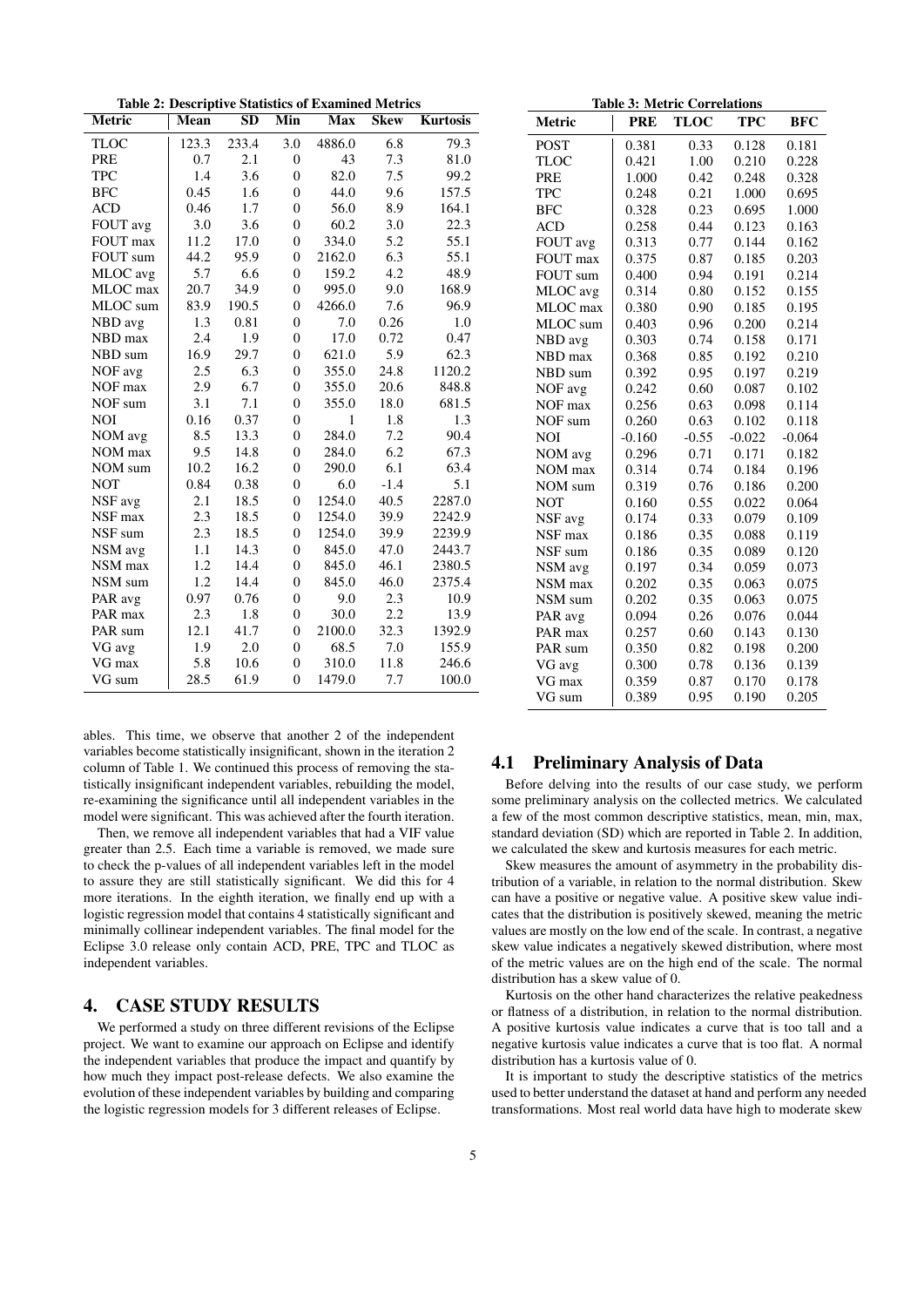| Table 4: VIF and P-values of Code and Process Metrics in Eclipse 2.0, 2.1 and 3.0 |  |
|-----------------------------------------------------------------------------------|--|
|-----------------------------------------------------------------------------------|--|

|               | <b>Eclipse 2.0</b> |          | <b>Eclipse 2.1</b> |          | <b>Eclipse 3.0</b> |          |  |
|---------------|--------------------|----------|--------------------|----------|--------------------|----------|--|
| <b>Metric</b> | <b>P-value</b>     | VIF      | <b>P-value</b>     | VIF      | <b>P-value</b>     | VIF      |  |
| <b>ACD</b>    |                    |          |                    |          | $0.0178*$          | 1.216477 |  |
| NSM avg       |                    |          | $0.000266$ ***     | 1.096400 |                    |          |  |
| PAR max       | $5.25e-08$ ***     | 1.289606 |                    |          |                    |          |  |
| <b>PRE</b>    | $< 2e-16$ ***      | 1.178974 | $<$ 2e-16 ***      | 1.096400 | $2e-16$ ***        | 1.244094 |  |
| <b>TPC</b>    | $< 2e-16$ ***      | 1.084916 |                    |          | $0.0056**$         | 1.093982 |  |
| <b>TLOC</b>   | $< 2e-16$ ***      | 1.392259 | $<$ 2e-16 ***      | 1.417422 | $2e-16$ ***        | 1.362840 |  |

 $(p<0.001$  \*\*\*;  $p<0.01$  \*\*;  $p < 0.05$  \*;  $p<0.1$  +)

☛

 $\searrow$ 

and kurtosis values and transformations such as log or square root transformations are usually employed (e.g., [4, 5, 8]).

We can observe from Table 2 that most of the metrics suffer from positive skew (i.e., all the metric values are on the low scale) and have positive kurtosis values (i.e., too tall). To alleviate some of the issues caused by these higher than expected skew and kurtosis values, we log transformed all of the metrics. From this point on, whenever we mention a metric, we actually are referring to the log transformation of the metric.

In addition, Table 3 calculates the pairwise correlation measures of all the metrics against the metrics that are known to perform well in bug prediction. First, we observe that the PRE and TLOC metrics have higher correlation with POST than the change based TPC and BFC metrics. Furthermore, we observe that the TLOC metric is highly correlated with the majority of the code metrics, especially, the FOUT, MLOC, NDB, NOF and VG metrics. Similar observations were made by Graves *et al.* [20]. The high correlation values can be used as an indication of possible multicollinearity problems that may arise if these independent variables were combined in a single logistic regression model.

## 4.2 Identifying Code and Process Metrics that Impact Post-release Defects

*Q1: Which code and process metrics impact the post-release defects? Do these metrics differ for different releases of Eclipse?*

To answer this question, we followed the same steps outlined in our approach section. We build the models for the 3 different releases, Eclipse 2.0, Eclipse 2.1 and Eclipse 3.0. The results are presented in Table 4. The results indicate that using this approach, we are able to successfully build models for all 3 releases. In all 3 releases, all of the independent variables are statistically significant, with  $p$ -value  $< 0.1$  and minimally collinear, with VIF values < 2.5. The Eclipse 2.0 and 3.0 models are composed of 4 different independent variables, while the Eclipse 2.1 model contains only 3 independent variables.

Next, we investigate whether these independent variables are the same for the different releases of Eclipse or whether they change from one release to the other. Our findings indicate that some of the independent variables change for different releases. These are mainly the code metrics (i.e., ACD for Eclipse 3.0, NSM avg for Eclipse 2.1 and PAR max for Eclipse 2.0). The TPC metric is in 2 of the 3 models, while, the TLOC and the PRE metrics were apparent in all 3 models. This finding is interesting because it shows that the simple metrics (i.e., TLOC and PRE) are actually the most stable independent variables in our model.

In the next subsection, we quantify the impact by each independent variable on the post-release defects.

*Using the p-value and the VIF measures, we are able to determine which of the code and process metrics impact post-release defects. These metrics change for different releases of Eclipse.*

✟

 $^{\prime}$ 

#### 4.3 Quantifying the Impact of Code and Process Metrics on Post-release Defects

*Q2: By how much do the metrics impact the post-release defects? Does the level of impact change across different releases?*

We would like to quantify the impact caused by the independent variables on post-release defects. For example, what if a file has 3 pre-release defects versus 4 pre-release defects. It would make intuitive sense that the chance of a post-release defect will increase, but by how much? Will an increase in 1 pre-release defect double the chance of a post-release defect?

To quantify the impact, we use odds ratios. Odds ratios are the exponent of the logistic regression coefficients. Odds ratios greater than 1 indicate a positive relationship between the independent and dependent variables (i.e., an increase in the independent variable will cause an increase in the likelihood of the dependent variable). Odds ratios less than 1 indicate a negative relationship, or in other words, an increase in the independent variable will cause a decrease in the likelihood of the dependent variable.

The value of the odds ratios indicate the amount of increase that 1 unit increase of the independent variable will cause to the dependent variable. Since we log all of the independent variables, 1 unit increase means a unit increase in the log-scale. We list the odds ratios of Eclipse 2.0, Eclipse 2.1 and Eclipse 3.0 in Tables 5, 6 and 7, respectively. The table lists the  $\chi^2$ , p-value and deviance explained of each model. The last row of the table lists the difference of the deviance explained in percent. The models are built in a hierarchical way, meaning we build starting with 1 independent variable and keep adding the independent variables until the final model is built.

Firstly, we examine the odds ratios of Eclipse 3.0, depicted in Table 7. It can be observed that as we add metrics to the logistic regression model, the odds ratios change. This means that as we add more independent variables to the model, the impact of the individual independent variables will vary. For example, we can see that TLOC has an odds ratio of 2.25 in Table 7, model 1. This changes to 1.70 in model 4. This means that if we were *only* using the TLOC variable to build the logistic regression model, then increasing the total lines of code by 1 log unit, increases the likelihood of having a post-release defect by 125% (i.e., more than double the likelihood). On the other hand, if we combined the TLOC variable with other independent variables (as we did in model 4), then the likelihood of finding a post-release defect due to a 1 unit increase in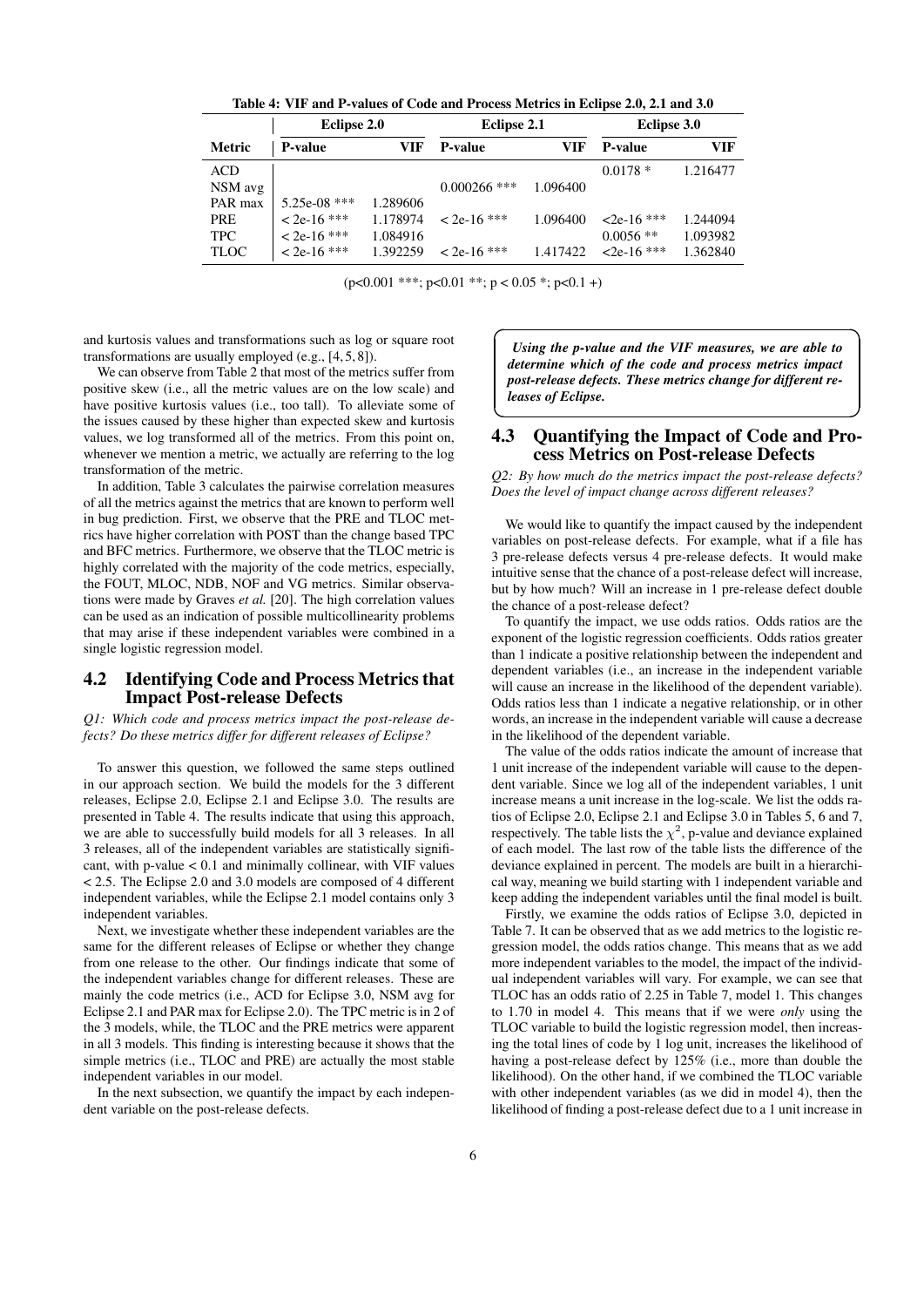| Table 5: Eclipse 2.0    |                |                |                |                |  |  |  |  |  |  |
|-------------------------|----------------|----------------|----------------|----------------|--|--|--|--|--|--|
|                         | <b>Model 1</b> | <b>Model 2</b> | <b>Model 3</b> | <b>Model 4</b> |  |  |  |  |  |  |
| <b>TLOC</b>             | $2.57***$      | $2.40***$      | $2.11***$      | 1.88***        |  |  |  |  |  |  |
| <b>TPC</b>              |                | $1.87***$      | $1.62***$      | $1.62***$      |  |  |  |  |  |  |
| <b>PRE</b>              |                |                | $1.87***$      | $1.90***$      |  |  |  |  |  |  |
| PAR max                 |                |                |                | $1.73***$      |  |  |  |  |  |  |
| Model $\chi^2$          | 979            | 1255           | 1375           | 1404           |  |  |  |  |  |  |
| Model p-value           | < 0.001        | < 0.001        | < 0.001        | < 0.001        |  |  |  |  |  |  |
| Deviance Explained      | 17.6%          | 22.5%          | 24.7%          | 25.2%          |  |  |  |  |  |  |
| Model Comparison $(\%)$ |                | 276 (4.9%)     | $120(2.2\%)$   | $29(0.5\%)$    |  |  |  |  |  |  |

 $T = T$ 

 $(p<0.001$  \*\*\*;  $p<0.01$  \*\*;  $p < 0.05$  \*;  $p<0.1 +$ )

Table 6: Logistic Regression Model Eclipse 2.1

|                      | <b>Model 1</b> | <b>Model 2</b> | <b>Model 3</b> |
|----------------------|----------------|----------------|----------------|
| <b>TLOC</b>          | $2.05***$      | $1.49***$      | $1.44***$      |
| <b>PRE</b>           |                | $3.27***$      | $3.27***$      |
| NSM avg              |                |                | $1.21***$      |
| Model $\chi^2$       | 605            | 944            | 957            |
| Model p-value        | < 0.001        | < 0.001        | < 0.001        |
| Deviance Explained   | 11.2%          | 17.5%          | 17.7%          |
| Model Comparison (%) |                | 339 (6.3%)     | $13(0.2\%)$    |

 $(p<0.001$  \*\*\*;  $p<0.01$  \*\*;  $p < 0.05$  \*;  $p<0.1 +$ )

Table 7: Eclipse 3.0

| raoic <i>i</i> . Exhipse <i>clo</i>                                              |                          |                                          |                                        |                                        |  |  |  |  |  |  |
|----------------------------------------------------------------------------------|--------------------------|------------------------------------------|----------------------------------------|----------------------------------------|--|--|--|--|--|--|
|                                                                                  | <b>Model 1</b>           | <b>Model 2</b>                           | <b>Model 3</b>                         | <b>Model 4</b>                         |  |  |  |  |  |  |
| <b>TLOC</b><br><b>TPC</b>                                                        | $2.25***$                | $1.30***$<br>$2.15***$                   | $1.66***$<br>$1.10**$                  | $1.70***$<br>$1.11**$                  |  |  |  |  |  |  |
| <b>PRE</b><br>ACD                                                                |                          |                                          | $3.24***$                              | $3.28***$<br>$0.87*$                   |  |  |  |  |  |  |
| Model $\chi^2$<br>Model p-value<br>Deviance Explained<br>Model Comparison $(\%)$ | 1289<br>< 0.001<br>14.5% | 1347<br>< 0.001<br>$15.2\%$<br>58 (0.7%) | 1877<br>< 0.001<br>21.1%<br>530 (5.9%) | 1883<br>< 0.001<br>21.2%<br>$6(0.1\%)$ |  |  |  |  |  |  |

 $(p<0.001$  \*\*\*;  $p<0.01$  \*\*;  $p < 0.05$  \*;  $p<0.1 +$ )

TLOC is only 70%. However, we can see from the same table that as we add more of the independent variables to the model, the deviance explained and the  $\chi^2$  value increase significantly, indicating a significant improvement in the explanative power of the model.

Using model 4 in Table 7, we can see that for TLOC , TPC and PRE the odds ratios suggest an increase in the likelihood of a postrelease defect. On the other hand, a log unit increase in number of anonymous declaration types (ACD) produces a negative impact on the likelihood of finding one or more post-release defects. In fact, for every unit increase in ACD, the chance of finding a post-release defect decreases by 13%.

We can also use the odds ratios value to examine the impact on post-release defects if a file was to increase by 100 lines. To do so, we exponentiate the odds ratio value for that independent variable by the quantity increase in units. For example, if TLOC was increased by 100 lines, and since we are using log this would be 2 units (i.e.  $log(100) = 2$ ). Therefore, the impact of a 100 line increase, using model 4 in Table 7, is  $1.70^2 = 2.89$ . This means that if we increase the TLOC by 100 lines, then the chance of a post-release defect is increased by 189%.

Comparing the odds ratios of the independent variables for different releases, we can see that the odds ratios change slightly. At the same time, we can observe that they are stable, meaning, if they are above 1 for one of the releases, they stay that way for all the other releases. For example, the odds ratio value for TLOC is positively associated with post-release defects in all 3 releases. This finding was also observed by Briand et al. [29]. A similar observation holds for the PRE metric as well. Studying the stability is important because the stability of a metric tells us whether we can draw conclusions about the impact produced by the metric for this project.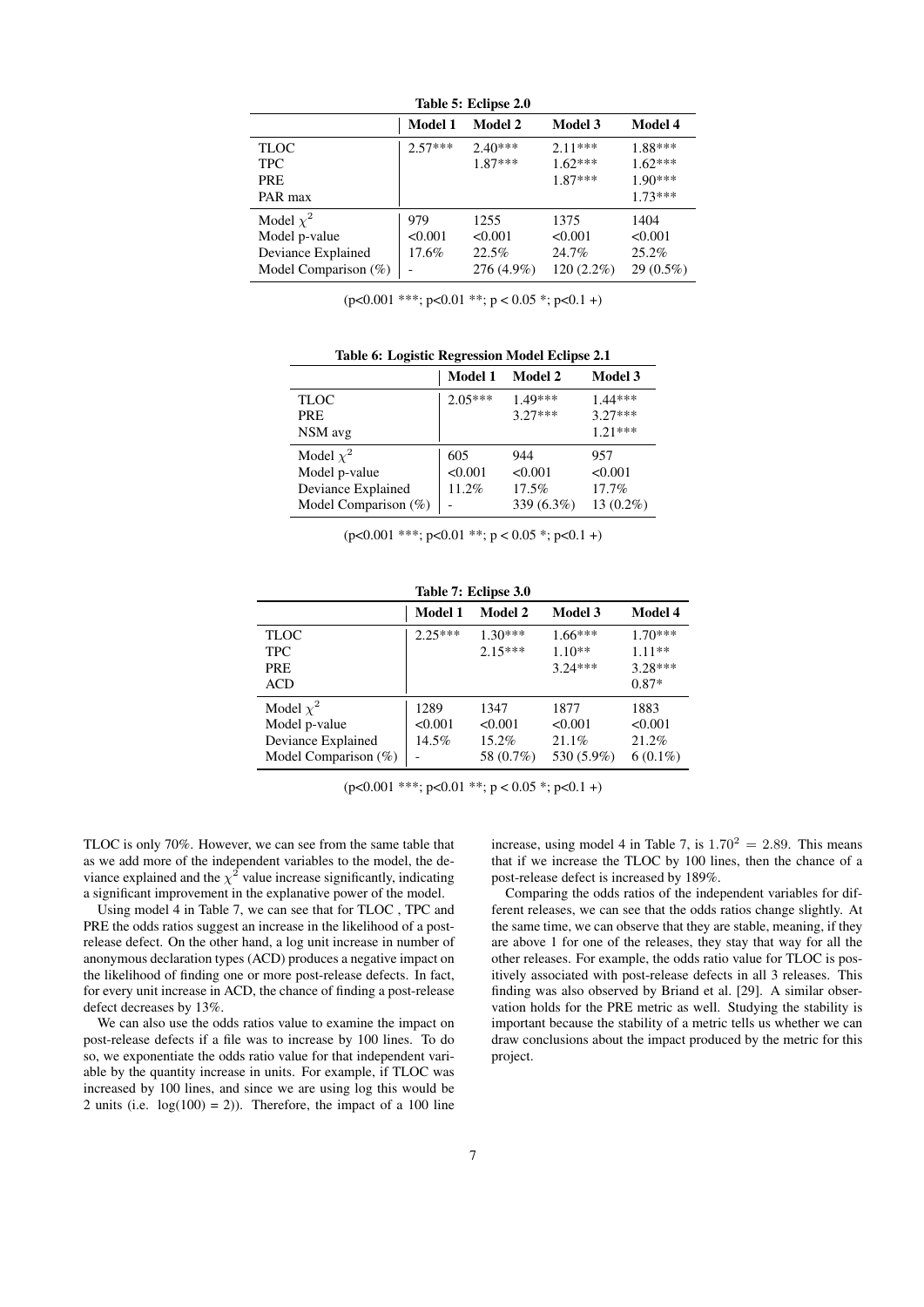|                  |      | <b>Eclipse 2.0</b> |      | Eclipse 2.1      | <b>Eclipse 3.0</b> |             |  |
|------------------|------|--------------------|------|------------------|--------------------|-------------|--|
|                  |      | Ours All metrics   |      | Ours All metrics | Ours               | All metrics |  |
| Precision $(\%)$ | 66.3 | 63.6               | 60.0 | 58.6             | 64.1               | 64.7        |  |
| Recall $(\%)$    | 28.5 | 32.4               | 15.8 | 17.2.            | 25.7               | 26.5        |  |
| Accuracy $(\%)$  | 87.5 | 87.5               | 89.8 | 89.8             | 86.9               | 87.0        |  |

 $\mathbf{a}^{\dagger}$ 

✠

 $\overline{a}$ 

✝

Table 8: Comparison of Precision, Recall and Accuracy of Prediction Models

*We are able to quantify the impact produced by the code and process metrics on post-release defects using odds ratios. The impact on post-release defects changes for different releases of Eclipse.*

## 5. DISCUSSION

☛

 $\searrow$ 

The main goal of our study is to minimize the large number of independent variables in the multivariate logistic regression model, in order to better understanding the impact of the various independent variables on the dependent variable, post-release defects. In the previous section, we performed a case study where our initial set of metrics is 34 and we were able to reduce that number to 3 or 4 statistically significant and minimally collinear set of metrics.

Although we were successful in using our approach to understand the impact of the process and code metrics on post-release defects, a few questions still linger: *How does our approach affect the prediction accuracy of the model and how does it compare to previous techniques used to deal with the issue of multicollinearity, namely PCA?* We answer these questions in the following subsections.

## 5.1 Comparing Prediction Accuracy

To study the prediction accuracy, we build two multivariate logistic regression models: one that uses all of the metrics and one that uses the smaller set of statistically and minimally collinear metrics. The logistic regression models predict the likelihood of a file being defect prone or not. The output of the model is given as a value between 0 and 1. We classified files with predicted likelihoods above 0.5 as defect prone, otherwise they are classified as being defect free.

The classification results of the prediction models were stored in a confusion matrix, as shown in Table 9.

Table 9: Confusion matrix True Class

|                  |           | Defect No Defect |
|------------------|-----------|------------------|
| <b>Predicted</b> | Defect    |                  |
|                  | No Defect |                  |

The performance of the prediction model is measured using three different measures:

- 1. Precision: Relates number of files predicted *and* observed as defect prone to the number of files predicted as defect prone. It is calculated as  $\frac{a}{a+b}$ .
- 2. Recall: Relates number of files predicted *and* observed as defect prone to the number of files that actually had defects. It is calculated as  $\frac{a}{a+c}$ .
- 3. Accuracy: Relates the total number of correctly classified files to the total number of files. It is calculated as  $\frac{a+d}{a+b+c+d}$ .

The prediction results for all 3 release of Eclipse are presented in Table 8. The results in the table agree with previous results obtained by Zimmermann *et al.* in [4]. In all releases, our results were very close to those generated by the model that uses all 34 metrics. It is important to highlight that the main goal of our approach is not to achieve better prediction results. Our main goal is to understand the impact of the independent variables on post-release defects. We proved that we are able to study the impact without significantly affecting the prediction accuracy of the models. Furthermore, it is important to note here that our models are far less complex, using only 3 or 4 metrics.

*Using a much smaller set of statistically significant and minimally collinear set of metrics does not significantly affect the prediction results of the logistic regression model.*

☎

✆

## 5.2 Comparing with Principle Component Analysis

Multicollinearity is caused by using highly correlated independent variables, which makes it more and more difficult to determine which one of the independent variables is producing the effect on the dependent variable. Previous research (e.g., [6, 7, 10, 19]) addressed the multicollinearity problem by employing Principal Component Analysis (PCA) [30]. PCA uses the original metrics to build Principal Components (PCs) that are orthogonal to each other. The PCs are linear combinations of the metrics. These PCs are then used as the independent variables in the logistic regression model.

Although using PCA solves the issue of multicollinearity, it has its disadvantages as well. First, PCA does not necessarily reduce the number of independent variables, since each PC is a linear combination of all the input metrics. For this reason, models that use PCA may still need to collect many input metrics. Second, once the PCs are used to predict defects, it is very difficult to pin-point which of the original metrics (used to build the PCs) actually produced the effect. Not being able to pin-point which of the input metrics actually caused the effect is a major disadvantage. It makes it much harder for practitioners and managers to understand the prediction models, causing them to disregard the models or search somewhere else for answers.

In this section, we compare the results of the models generated using our approach to models that we build using PCA. We perform this comparison to verify the validity of our approach and measure its performance in comparison to models that would be built with all 34 metrics.

To build the PCA models, we input all of the independent variables and build the PCs. Then, we measure the % cumulative variation when a different number of PCs is used. Based on the % of cumulative variation we wish to achieve, we use a different number of PCs as input to the logistic regression model. For example, in Eclipse 3.0, to achieve a % cumulative variation of 95%, we would require a minimum of 8 PCs. To achieve a 99% cumulative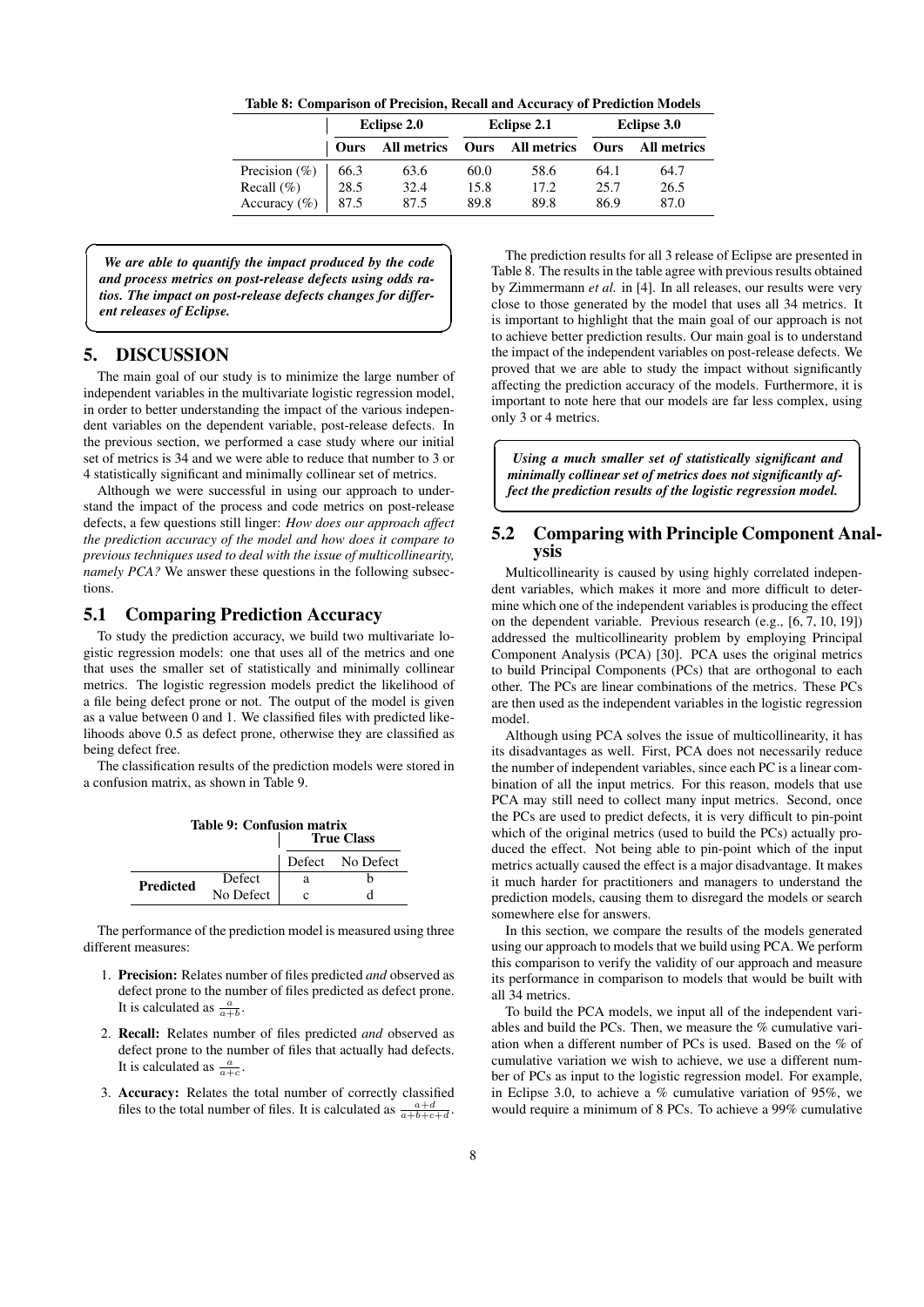|                               | <b>Eclipse 2.0</b> |          |          |          | <b>Eclipse 2.1</b>       |          |          | Eclipse 3.0 |                          |          |          |          |
|-------------------------------|--------------------|----------|----------|----------|--------------------------|----------|----------|-------------|--------------------------|----------|----------|----------|
| <b>Cumulative Variability</b> | <b>Ours</b>        | 95%      | $99\%$   | $100\%$  | <b>Ours</b>              | 95%      | 99%      | $100\%$     | Ours                     | 95%      | $99\%$   | $100\%$  |
| Model $\chi^2$                | 1404               | 1375     | 1487     | 1552     | 957                      | 710      | 981      | 979         | 1886                     | 1451     | 1924     | 1953     |
| No. of metrics                | 4                  | 34       | 34       | 34       | 3                        | 34       | 34       | 34          | $\overline{4}$           | 33       | 33       | 33       |
| Min. no. of PCs               |                    |          | 15       | 32       |                          |          | 15       | 33          |                          | 8        | 15       | 33       |
| Model p-value                 | < 0.001            | < 0.001  | < 0.001  | < 0.001  | < 0.001                  | < 0.001  | < 0.001  | < 0.001     | < 0.001                  | < 0.001  | < 0.001  | < 0.001  |
| Deviance Explained            | $25.2\%$           | 24.7%    | 26.7%    | 27.9%    | $17.7\%$                 | 13.1%    | 18.1%    | 18.1%       | $21.2\%$                 | 16.3%    | 21.7%    | 22.0%    |
| Comparison $(\%)$             | $\overline{a}$     | $+0.5\%$ | $-1.5\%$ | $-2.7\%$ | $\overline{\phantom{a}}$ | $+4.6\%$ | $-0.4\%$ | $-0.4\%$    | $\overline{\phantom{a}}$ | $+4.9\%$ | $-0.5\%$ | $-0.8\%$ |

☛

 $\overline{\phantom{0}}$ 

Table 10: Comparing our approach to PCA

variation, we require a minimum of 15 PCs. A 95% cumulative variation was commonly used in the previous work on defect prediction [6, 7, 10, 19, 31].

The main reason previous work used 95% cumulative variation was to reduce the data needed to build the models. For example, for Eclipse 3.0 using 8 PCs instead of 34 PCs, converts to a data reduction of 76.5%. However, as we will show, this does not necessarily mean that less metrics need to collected, as the number of metrics used for Eclipse 3.0 is 33 out of 34. This is a data reduction of 2.9%. For the sake of comparison, we compare the models generated using our approach, to PCA-based models that can achieve 95%, 99% and 100% cumulative variation.

To compare, we use 4 different measures. First, we measure the  $\chi^2$  value achieved by the different models. In addition, we report the percentage of deviance explained for each model to examine the explanative power of the models. Furthermore, we record the number of PCs required to achieve the various levels of cumulative proportions of variance. The number of independent variables required to build the PCA-based models is also reported. Finally, we calculate the p-value of the models generated to make sure that the models are statistically significant.

Our comparison is reported in Table 10. The last row of the table represents the difference in deviance explained comparing to our model. A positive value means our model outperforms the PCAbased model, and vice versa. In all 3 releases, our model can outperform the PCA-based models with 95% cumulative probability of variance in terms of  $\chi^2$  value and deviance explained. As we stated earlier, most of the previous work (e.g., [6,7,10,19,31]), used the PCA-based models with 95% cumulative variation. Furthermore, we can see that our model uses far less metrics than the PCA models. To calculate the number of metrics required for the PCAmodels, we examined the 'loadings' of the PCs. Hair *et al.* [32] suggested that loading values below 0.4 are considered to have a low rank in the PCs. We counted the number of metrics that have a loading value greater than 0.4. As shown in Table 10, this number was 34 metrics for release 2.0, 34 metrics for release 2.1 and 33 metrics for release 3.0. The only metric that did not have a loading value greater than 0.4 is the VG sum metric in Eclipse 3.0.

Finally, we would like to point out two main advantages of our models. First, our models require far less metrics, meaning that there is a significant amount of savings in the effort that needs to be put into the extraction of these metrics. Second, and most importantly, our models are simple and explainable. They can be used by practitioners to *understand* the impact of the independent variables on post-release defects. This is not easily achieved with models that use PCA.

*Using our approach, we are able to build logistic regression models that can be used to understand the impact of the code and process metrics on post-release defects. Our models can achieve better explanative power than PCAbased models that explain 95% cumulative variation.*

✟

 $^{\prime}$ 

## 6. THREATS TO VALIDITY

Our analysis is based on 3 different releases of the Eclipse project. Although the Eclipse project is a large open source project, our results may not generalize to other projects. In addition, the list of metrics used in our study to build the logistic regression models is by no means complete. Therefore, using other metrics may yield different results. However, we believe that the same approach can be applied on any list of metrics. The VIF and p-value thresholds used in our study were chosen because they proved to be successful in previous studies [5]. Other cutoff values may be used for the VIF and p-value and may yield slightly different results.

### 7. CONCLUSION

A large amount of effort has been put into prediction models that aim to find the locations (i.e., files or folders) of defects in a software system. As this area of research grows, a greater number of metrics is being used to predict defects. This increase in metrics increases the complexity of the prediction models, decreasing the chance of their adoption in practice. In addition, increasing the number of metrics increases the chance of multicollinearity, which makes it difficult to determine which of these metrics *actually* impact post-release defects.

In this paper, we put forth an approach that reduces the number of metrics to a much smaller, statistically significant and minimally collinear set. The small set of metrics are then used to build logistic regression models. We use odds ratios to quantify the impact of the various independent variables (i.e., code and process metrics) on the dependent variable, post-release defects.

Finally, we compared the prediction accuracy of the models built using our approach to models that use the full set of metrics. We found very little difference in the prediction accuracy, yet our models used significantly less metrics. We also compared the explanative power of the logistic regression models using our approach and found that models built using our approach can outperform PCAbased models that explain 95% cumulative variation, and perform within 2.7% of PCA-based models that explain 100% cumulative variation.